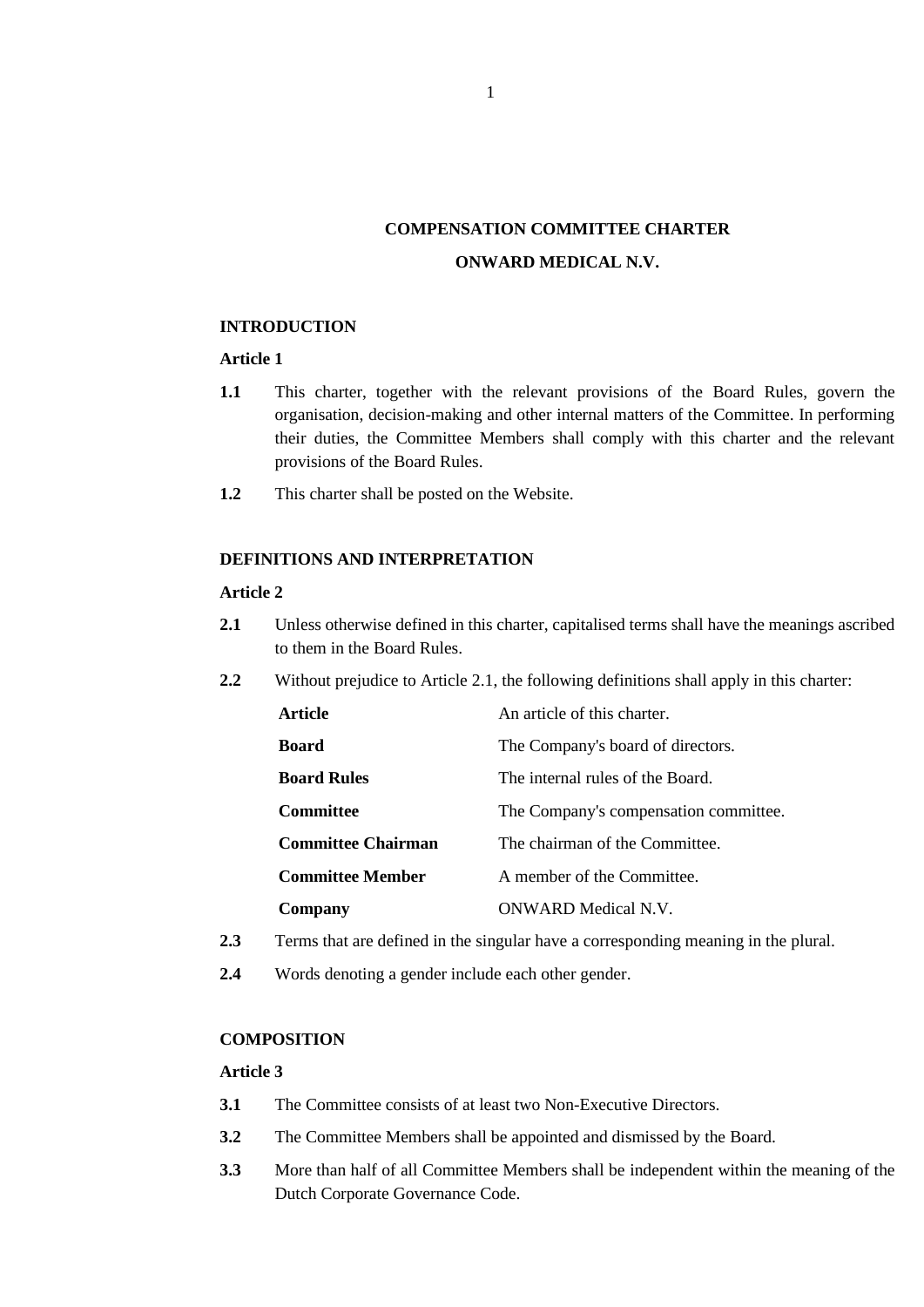- **3.4** The Committee shall elect a Committee Member to be the Committee Chairman. The Committee may dismiss the Committee Chairman, provided that the Committee Member so dismissed shall subsequently continue his term of office as a Committee Member without having the title of Committee Chairman.
- **3.5** The Committee Chairman shall not be a former Executive Director.

#### **DUTIES AND ORGANISATION**

## **Article 4**

- **4.1** The Board may allocate from time to time certain of its tasks and duties to the Committee pursuant to a resolution to that effect. The Committee can validly pass resolutions in respect of matters which fall under the tasks and duties allocated to the Committee. The Board shall at all times remain authorised to exercise the tasks and duties allocated to the Committee.
- **4.2** The Committee is charged with, and shall be able to pass resolutions relating to, the following matters:
	- **a.** submitting proposals to the Board concerning changes to the Company's compensation policy, as relevant; and
	- **b.** submitting proposals to the Board concerning the compensation of individual Directors, at least covering:
		- **i.** the compensation structure;
		- ii. the amount of the fixed and variable compensation components;
		- iii. the applicable performance criteria;
		- **iv.** the scenario analyses that have been carried out;
		- **v.** the pay ratios within the Company's group;
		- **vi.** the views of the Director concerned with regard to the amount and structure of his own compensation;
	- **c.** the preparation of the Company's compensation report for the Board.
- **4.3** The Committee shall meet as often as it determines is appropriate to carry out its responsibilities and each meeting shall be presided over by the Committee Chairman and, in the absence of the Committee Chairman, one of the other Committee Members shall be designated as the acting chair of the meeting.
- **4.4** The Committee may delegate all or part of its authority to subcommittees or to the Committee Chairman.
- **4.5** The Committee shall regularly report on its deliberations and findings to the Board.
- **4.6** At least annually, the Committee shall evaluate its own performance and report to the Board on such evaluation. The Committee shall also review and assess the adequacy of this charter